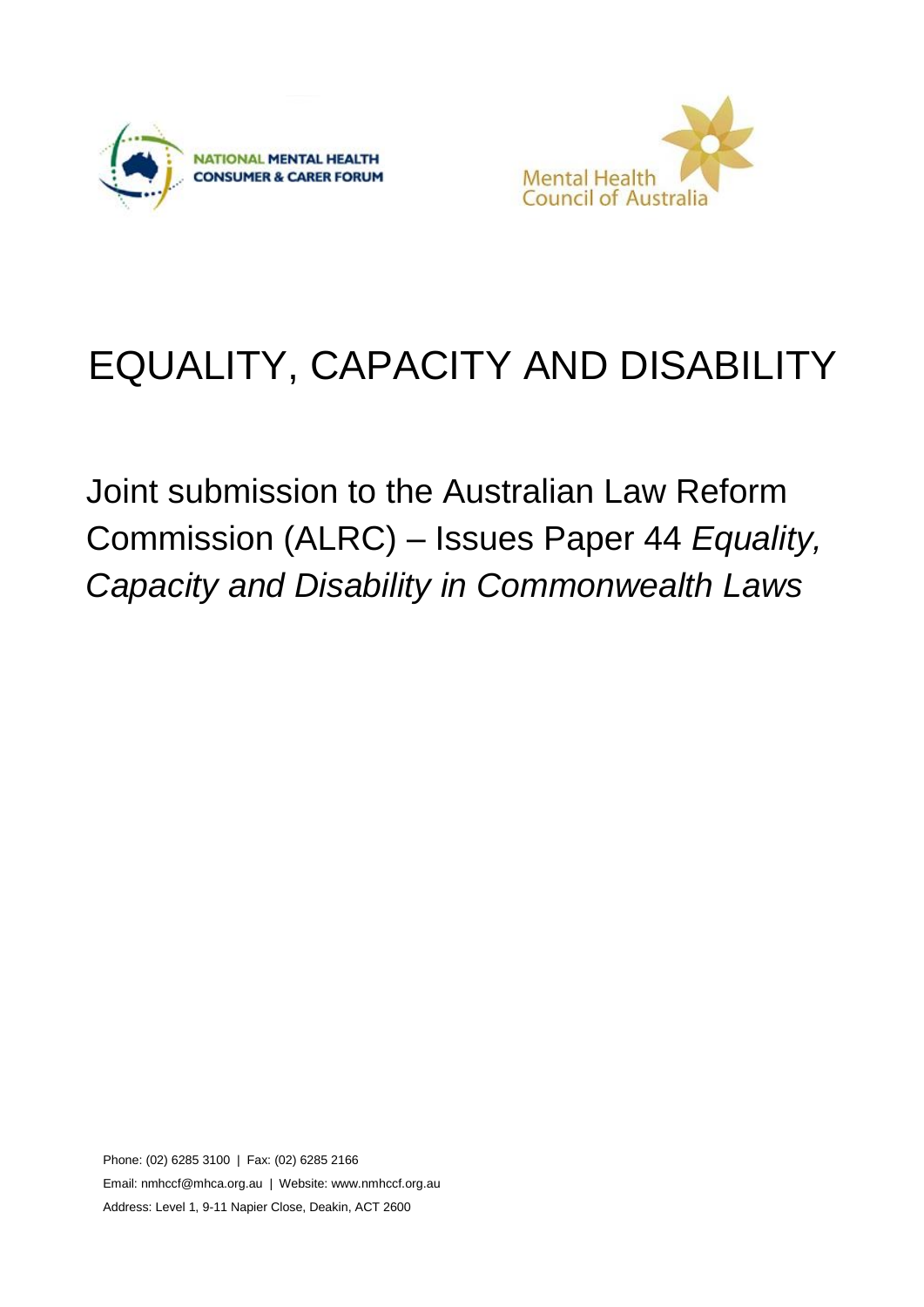# INTRODUCTION

The National Mental Health Consumer and Carer Forum (NMHCCF) is the combined national voice for consumers and carers participating in the development of mental health policy and sector development in Australia. Through its membership, the NMHCCF gives mental health consumers and carers the opportunity to meet, form partnerships and be involved in the development and implementation of mental health reform.

The MHCA is the peak, national non-government organisation representing and promoting the interests of the Australian mental health sector, committed to achieving better mental health for all Australians. As an independent peak body with no service delivery role, the MHCA seeks to ensure that the needs of people with experience of mental illness and their carers are met to the maximum extent possible.

Thank you for the opportunity to respond to the ALRC Issues Paper 44, *Equality, Capacity and Disability in Commonwealth Laws.* We have focused on seven questions listed in the Issues Paper, as outlined below.

# RESPONSES TO QUESTIONS

## QUESTION: 1

Australia has an Interpretative Declaration in relation to Article 12 of the *United Nations Convention on the Rights of Persons with Disabilities.* What impact does this have in Australia on:

- (a) provision for supported or substitute decision-making arrangements; and
- (b) the recognition of people with disability before the law and their ability to exercise legal capacity.

The MHCA and the NMHCCF believe it is a fundamental human right for all persons to be assumed to have the capacity to make decisions and that they must be given full support in their decision-making, as required.

We are concerned about the traditional lack of focus on supported decision-making and current reliance on the use of substituted decision-making in the disability and mental health sectors in Australia.

This particularly disadvantages people with a mental illness and psychosocial disability, who are amongst the most vulnerable in our community and may not have effective decision-making supports that other members of the community have. People with a psychosocial disability often have difficulty with conceptual understanding, communicating, and interacting with people outside their home and face challenges resulting from being socially isolated and without supportive networks.

We contend that Australia's Interpretative Declaration in relation to Article 12 of the *United Nations Convention on the Rights of Persons with Disabilities* (CRPD) not only puts those with a disability at a disadvantage but is in breach of their human rights.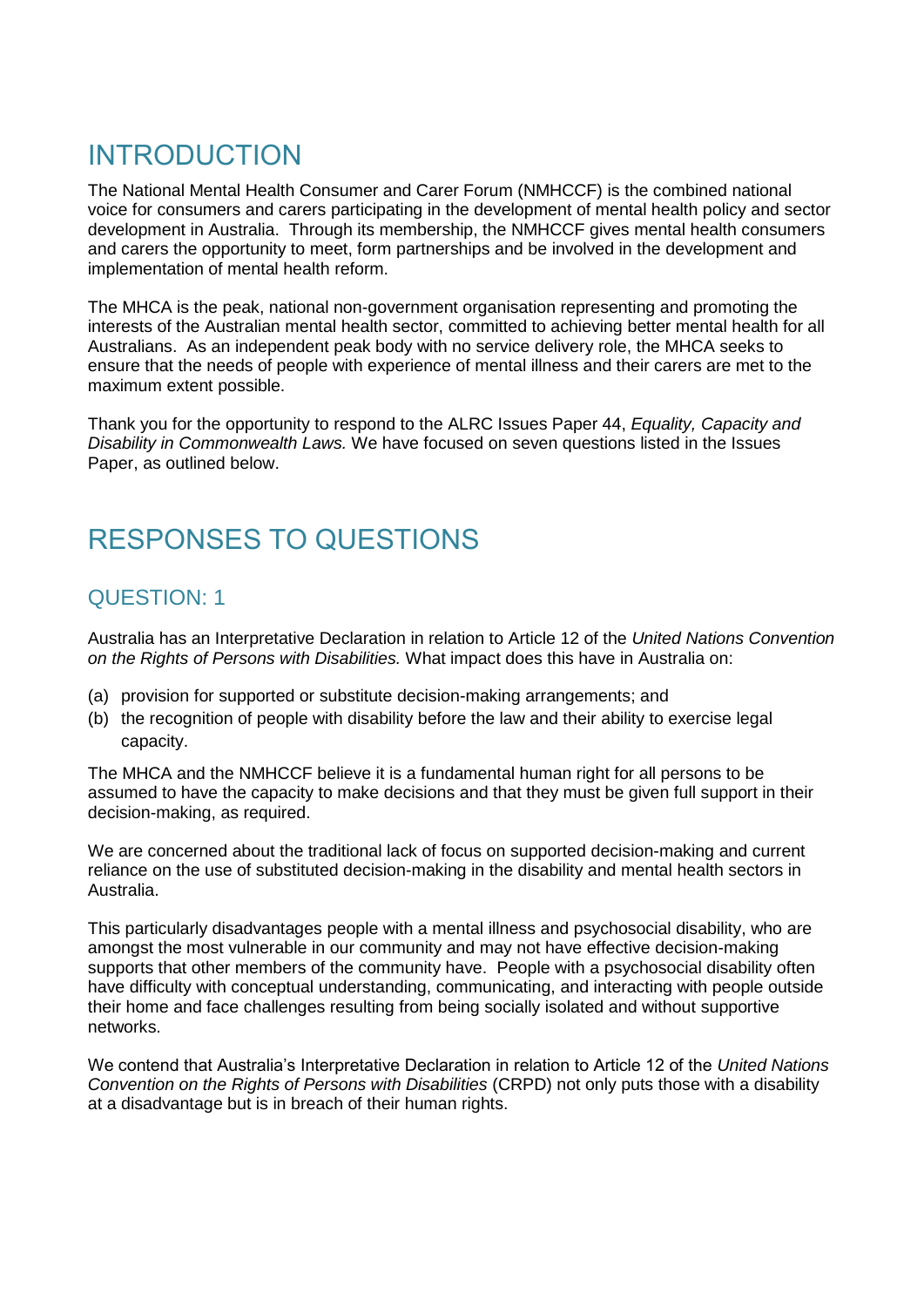The ALRC Issues Paper paragraph numbers 23 to 26, relating to Australia's Interpretive Declaration, draws attention to the concluding observations of the Committee on the Rights of Persons with Disabilities. Australia is not fulfilling its obligation under Article 12 whilst this Interpretation remains in place and we submit that Australia rescind the said Interpretive Declaration to accord full legal force to Article 12 of the Convention.

The MHCA and the NMHCCF recommend that Australia:

- withdraw its Interpretative Declaration in relation to Article 12
- develop a nationally consistent supported decision-making framework for the mental health and disability sectors. This framework would comply with article 12 of the CRPD, outlining various support options that give primacy to a person's will and preferences and respect their human rights
- provide training to relevant parties on the recognition of the legal capacity of persons with disabilities and on the primacy of supported decision-making mechanisms in the exercise of legal capacity.<sup>1</sup> This training would require genuine consultation and collaboration with persons with disabilities, their support persons/carers and their representative organisations.

# FRAMING PRINCIPLES

### QUESTION: 3

The ALRC has identified as framing principles: dignity; equality; autonomy; inclusion and participation; and accountability. Are there other key principles that should inform the ALRC's work in this area?

The MHCA and the NMHCCF support these framing principles and believe that they fit well with the preamble of the UN Convention on the Rights of Persons with Disabilities (CRPD):

*Disability results from the interaction between persons with impairments and attitudinal and environmental barriers that hinders their full and effective participation in society on an equal basis with others.<sup>2</sup>*

Further we believe the framing principles should serve to enhance the lives of persons with disabilities as stated in Article 1 of the CRPD.<sup>3</sup>

*Persons with disabilities include those who have long-term physical, mental, intellectual or sensory impairments which in interaction with various barriers may hinder their full and effective participation in society on an equal basis with others.*

<sup>-</sup>1 Office of the High Commissioner for Human Rights, *10th Session of the Committee on the Rights of Persons with Disabilities* (12 November 2013).

<sup>2</sup> *UN Convention on the Rights of Persons with Disabilities*, opened for signature 30 March 2007, 999 UNTS 3 (entered into force 3 May 2008) Preamble.

<sup>3</sup> UN General Assembly, *Convention on the Rights of Persons with Disabilities*, 13 December 2006, A/RES/61/106, Annex I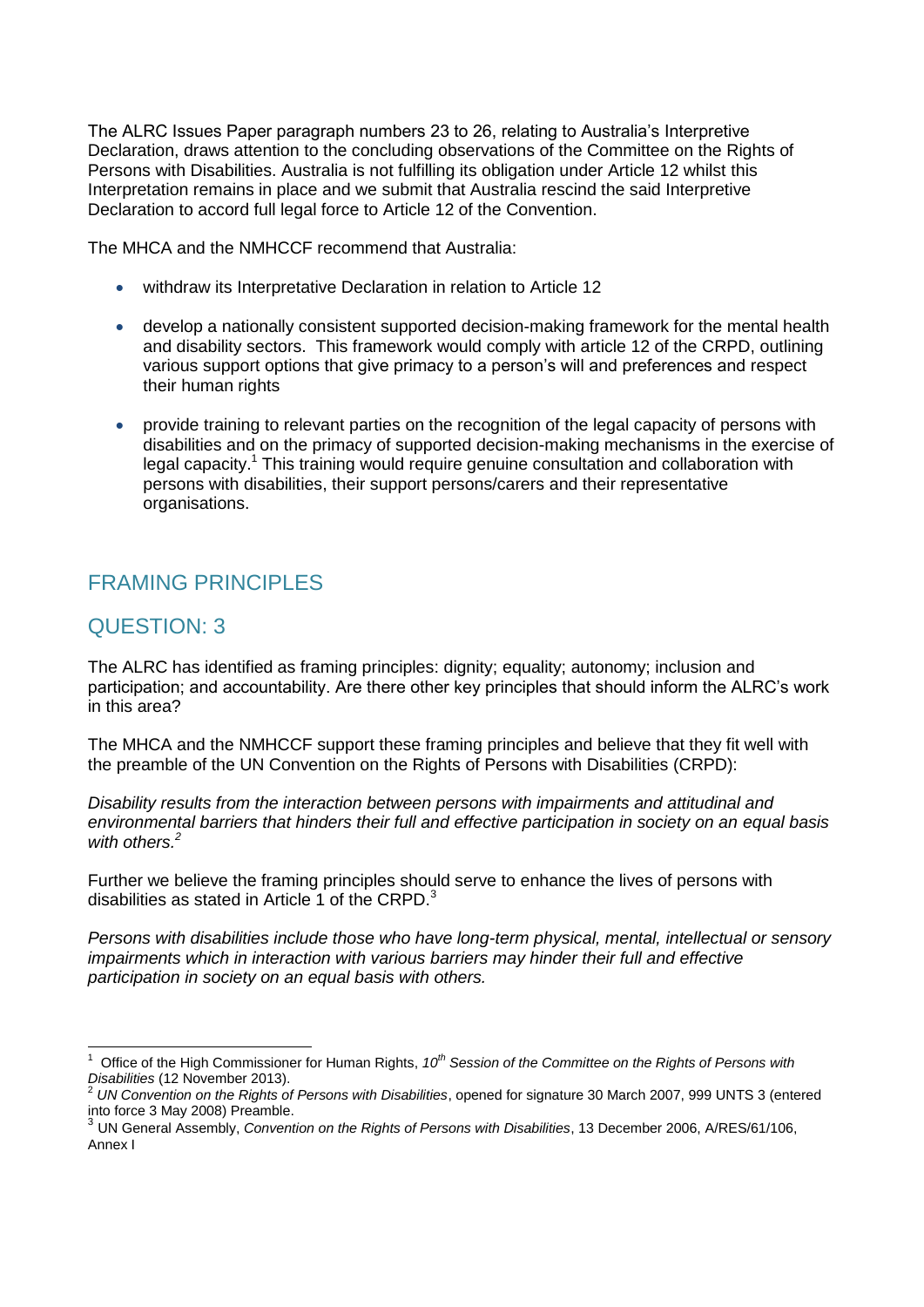# A UNIFORM APPROACH TO LEGAL CAPACITY?

# QUESTION: 4

Should there be a Commonwealth or nationally consistent approach to defining capacity and assessing a person's ability to exercise their legal capacity? If so, what is the most appropriate mechanism and what are the key elements?

The MHCA and the NMHCCF support a nationally consistent approach to capacity and would like to reiterate that it is a fundamental human right for all persons to be assumed to have capacity to make decisions. Further, we recommend that the ALRC be mindful of the cited draft general comment on Article 12 and in particular their comment 21 (reproduced below).

*In order to fully recognize "universal legal capacity", whereby all persons (regardless of disability or decision-making skills) inherently possess legal capacity, States must abolish denials of legal capacity that are discriminatory on the basis of disability in purpose or effect.<sup>4</sup> Systems that deny legal capacity based on status violate article 12 because they are prima facie discriminatory, as they permit the imposition of substitute decision-making solely on the basis of the person having a particular diagnosis. Similarly, functional tests of mental capacity or outcome-based approaches that lead to denial of legal capacity violate article 12 if they are discriminatory or if they disproportionately affect the right of persons with disabilities to equality before the law.*

We also draw reference to the 2012 Law Council of Australia's<sup>5</sup> recommendation that a nationally consistent approach to the assessment of capacity in the context of substitute decision-making is highly desirable in order to promote greater clarity. Ultimately a nationally consistent approach would provide protection and more effectively foster individual autonomy, as circumstances require. We note that agreement to this recommendation was also cited in the Mental Health Coordinating Council's submission to the ALRC's current inquiry.<sup>6</sup>

However, we believe that in defining a nationally consistent approach to capacity, the context should be aligned with the recommendations of the Committee<sup>1</sup>, i.e. that a nationally consistent approach to the assessment of capacity should apply to and focus on supported decision-making.

# THE ROLE OF FAMILY, CARERS AND SUPPORTERS

### QUESTION: 5

-

How should the role of family members, carers and others in supporting people with disability to exercise legal capacity be recognised by Commonwealth laws and legal frameworks?

The MHCA and the NMHCCF have a strong interest in ensuring that family, carers and others supporting those with a mental illness or psychosocial disability are included in their care, where

<sup>4</sup> See Convention on the Rights of Persons with Disabilities, art. 2, in conjunction with art. 5.

<sup>5</sup> The Law Council Australia, 2012, Submission 056, 'Inquiry into Dementia: Early Diagnosis and Intervention', Item 21.

<sup>6</sup> Mental Health Coordinating Council (MHCC), Submission: Australian Law Reform Commission – Issues paper 44 Equality, Capacity and Disability in Commonwealth Laws.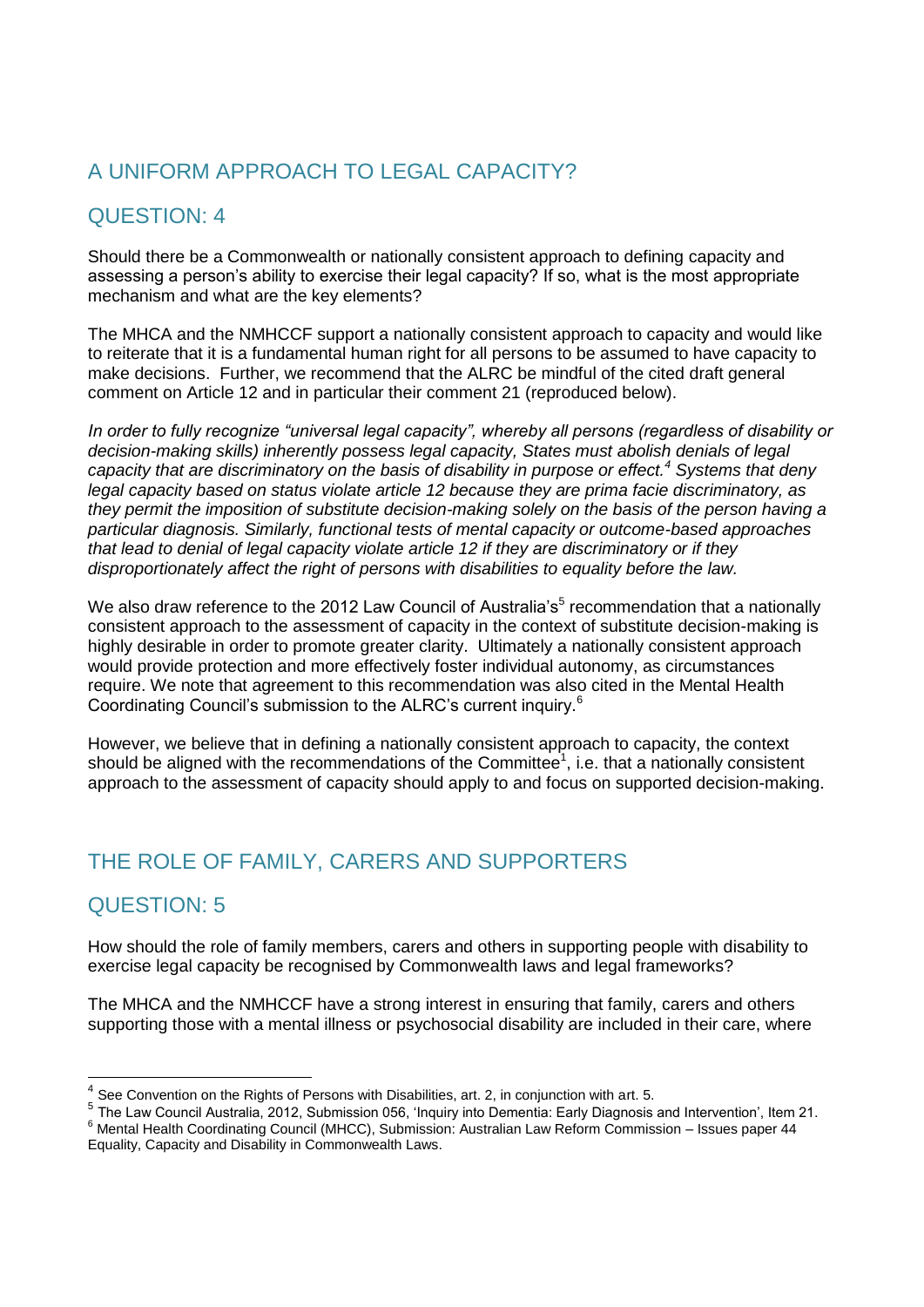this is appropriate and desired, and that family, carers and supporters be provided with the assistance that allows for this.

Advanced Care Directives (ACD) are used by persons, when they have capacity, to provide health care directives, in the event that they may no longer have capacity. They are helpful instruments for family members, carers and others that allow them to be supportive of the consumers they care for, and advocate for their agreed treatment or care. This form (or similar) can be developed together to assist consumers to exercise their legal capacity during times of distress or when they no longer have capacity.

Over the last few years a number of states and territories have committed to developing uniformity of ACD, and in giving legal standing to them, or similar instruments, and also promoting their use by the public. We believe that the uniform acceptance by the health and legal sectors would enable people with mental illness and psychosocial disability to direct courses of treatment or care if they become unwell. We urge the Commonwealth, and the states and territories, to continue this, and make the necessary legislative changes to give appropriate legal standing to ACD in all settings and in all states and territories.

The MHCA and the NMHCCF recommend the development and implementation of:

- nationally consistent legislation governing the scope and implementation of advanced care directives and plans
- national guidelines to promote good practice in advance care planning. These guidelines should specify the key elements in working through this process with consumers and their carers, where appropriate and always with the consumer's consent
- education and training for primary and specialist health care providers about strategies to engage in advance care planning
- a nationally harmonised system for recording advance care directives and plans, based on best practice evidence from similar programs internationally.

# HEALTH CARE AND AGED CARE

#### QUESTION: 34

What issues arise in relation to health care that may affect the equal recognition before the law of people with disability and their ability to exercise legal capacity? What changes, if any, should be made to Commonwealth laws and legal frameworks relating to health care to address these issues?

The MHCA and the NMHCCF have focused on the health care aspects referred to in the ALRC Issues Paper at paragraph numbers 240 and 241.

We support the Commonwealth developing a legal framework for assessing capacity relating to health care, as we do for legal capacity in our response to Questions 4 and 5.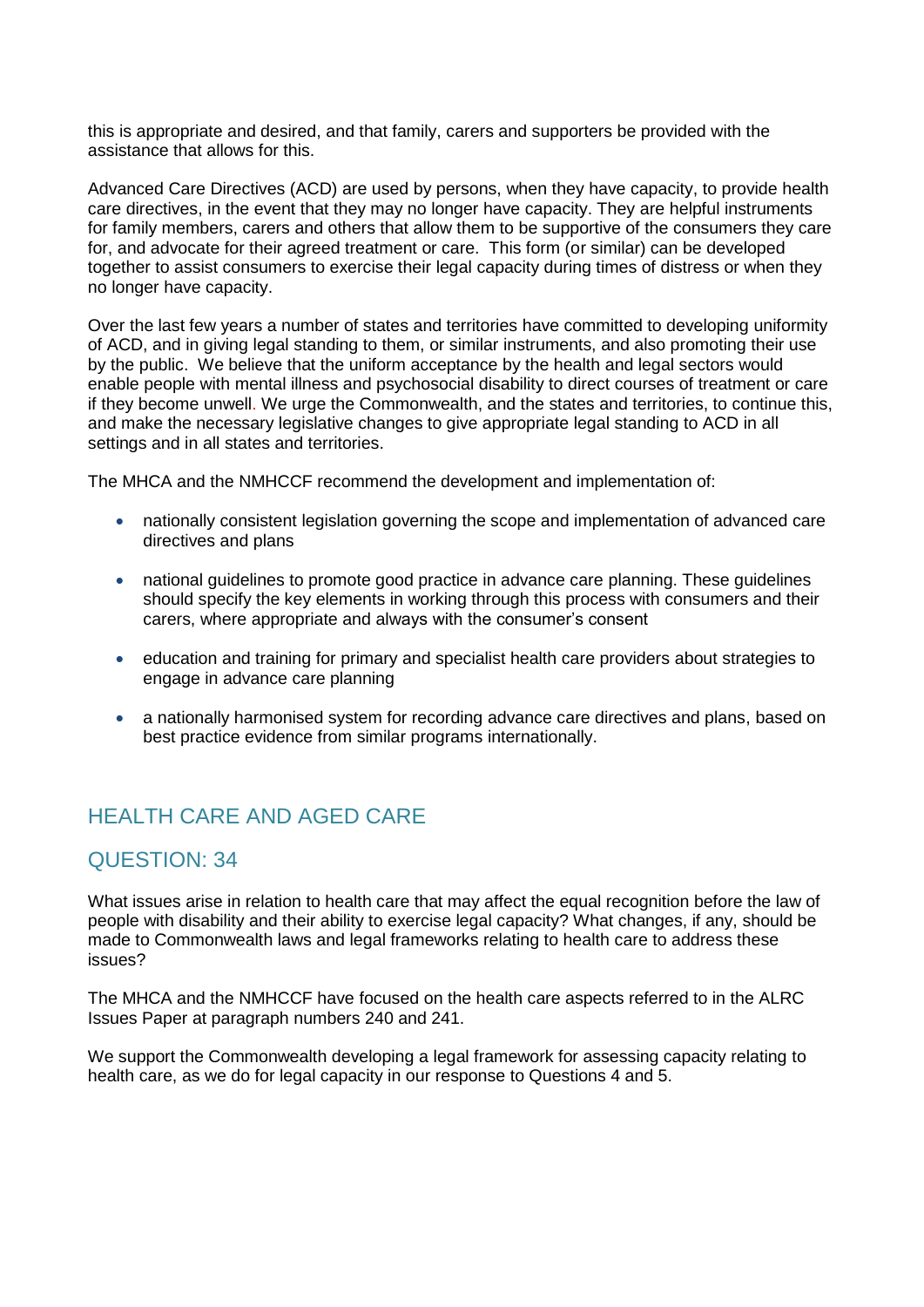Further we strongly believe that there is an urgent need for the Commonwealth, states and territories to develop a national framework for mental health legislation allowing for consistency across all states and territories, as referred to in the first National Mental Health Plan.<sup>7</sup>

Currently, the inconsistencies of state and territory Mental Health Acts disadvantage people with mental illness and psychosocial disability, resulting in unnecessary hardship. For example, transference and reinstatement from one state to another hinders their full and effective participation in society on an equal basis with others.

We also encourage the ALRC to review the current legislation in the UK $^8$  and other recent legislation from other EU jurisdictions, as it relates to mental health and capacity law, and in particular those that have been enacted after they have signed the CRPD.

### RESTRICTIVE PRACTICES

#### QUESTION: 36

-

In what ways, if any, should the proposed National Framework for Reducing the Use of Restrictive Practices in the Disability Service Sector be improved?

The MHCA and the NMHCCF welcomed the development of the *National Framework for Reducing the Use of Restrictive Practices in the Disability Service Sector* and hope that the experiences of the mental health sector and their focus on reducing the use of restrictive practices will provide valuable insight in how to instigate change in the disability sector. We also support the recommendations in the *United Nations Convention on the Rights of Persons with Disabilities* to reduce restrictive practices in mental health and disability services.

The MHCA and NMHCCF recommended in their submission on the proposed *National Framework for Reducing the Use of Restrictive Practices in the Disability Service Sector* (July 2013) the following definitional changes and additions to the draft framework section, as follows:

1. With regard to the definition of chemical restraint provided by the Framework:

*'A chemical restraint means the use of medication or chemical substance for the sole and temporary purpose of influencing a person's behaviour. It does not include the use of medication prescribed by a medical practitioner for the treatment of, or to enable the treatment, of a diagnosed mental illness, a physical illness or physical condition.'*<sup>9</sup>

We note that the definition of 'chemical restraint' does not include the use of medication prescribed by a medical practitioner for the treatment of or to enable treatment of a diagnosed mental illness. However it is the experience of mental health consumers and carers that medication used for treatment is often also administered to control behaviour.*<sup>10</sup>* That is, a medication can be administered for difference purposes at different times for the

<sup>7</sup> Australian Government (1992) *National Mental Health Plan*, accessed from the Department of Health website on 31 January 2014:<https://www.health.gov.au/internet/main/publishing.nsf/Content/mental-pubs-n-plan92>

<sup>8</sup> *Mental Health Capacity Act 2005*, United Kingdom,<http://www.legislation.gov.uk/ukpga/2005/9/introduction> <sup>9</sup> Department of Families, Community Services, Housing and Indigenous Affairs. (2013) *Proposed National Framework* 

*for Reducing the Use of Restrictive Practices in the Disability Service Sector*. Consultation Version – May 2013. <sup>10</sup> NMHCCF. (2009) *Ending Seclusion and Restraint in Australian Mental Health Services.* NMHCCF, Canberra (available a[t www.nmhccf.org.au\)](http://www.nmhccf.org.au/)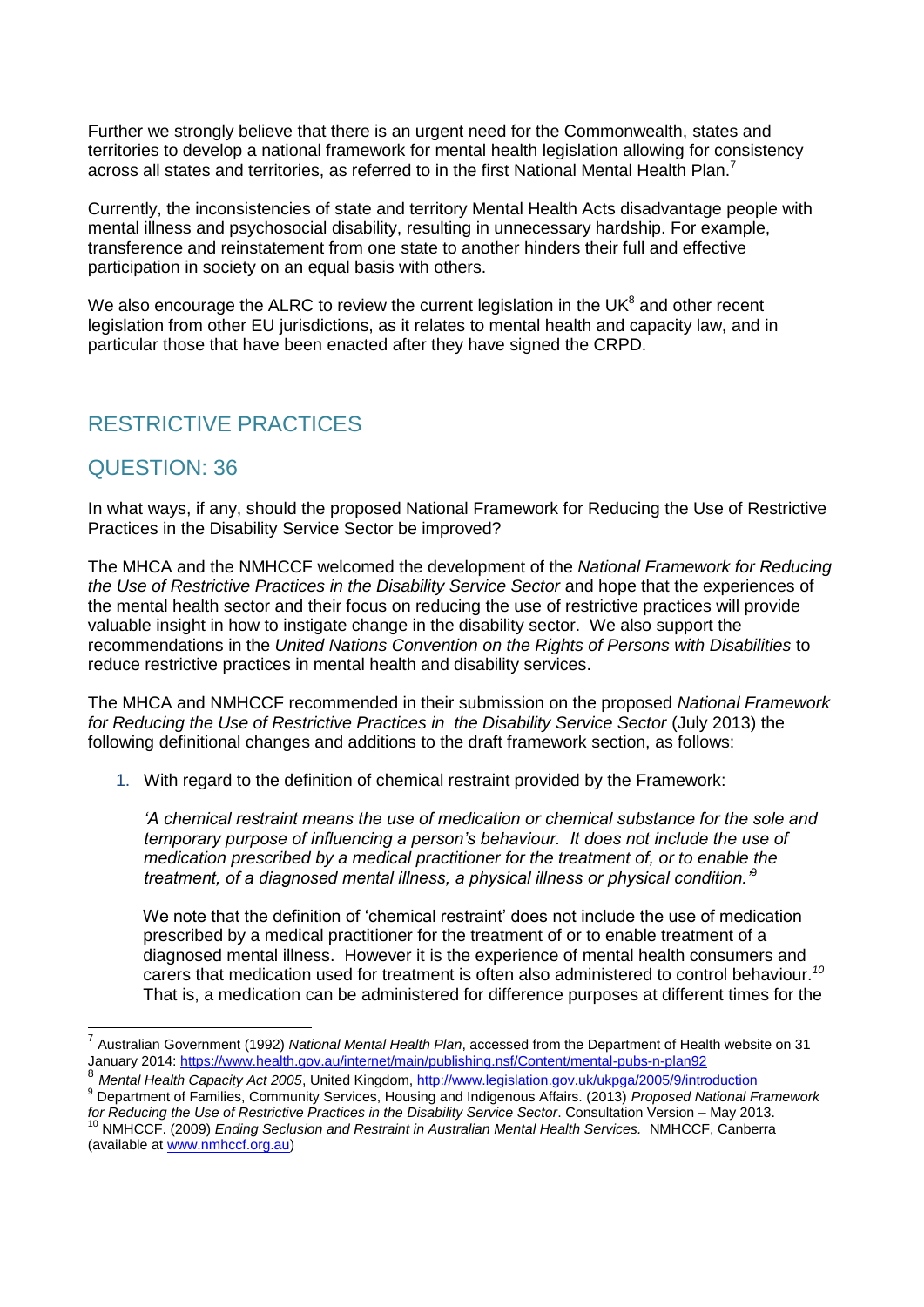same person. Examples include the transportation of individuals into acute mental health services and in the aged care sector to minimise unsupervised wandering and prevent falls. The framework needs to acknowledge the complexities inherent in how medications are currently used.

2. A definition of 'emotional restraint' should be added:

'*emotional restraint occurs when the individual consumer is conditioned to such an extent that there is a loss of confidence in being able to express their views openly and honestly to staff for fear of the consequences. Emotional restraint can also be coercive and threatening in nature, for example being threatened with seclusion or restraint'.<sup>11</sup>*

Emotional restraint as a practice is often an intrinsic part of workplace cultural practice and can only be addressed as such. This must also be acknowledged by the Framework as an area for priority action.

3. The definition of 'other restrictive interventions' is unclear in the framework. Definitions need to be provided for "psychosocial" and "environmental" restraints and "consequence driven practices"

### QUESTION: 37

What is the most appropriate approach to the regulation, reduction and elimination of restrictive practices used on people with disability at a national or nationally consistent level? What are the key elements any such approach should include?

The MHCA and the NMHCCF recommend that nationally consistent legislation governing restrictive practices, of which seclusion and restraint are included, be developed and adopted across all states and territories. This legislation should include standardised terminology and definitions and set clear and effective practice standards.

We also endorse the National Mental Health Commission's (the Commission) recommendation to target the reduction of 'the use of involuntary practices and work to eliminate seclusion and restraint'. In order to carry out this recommendation, the Commission has called for all states and territories to contribute to a national data collection to provide comparison across states and territories, with public reporting on all involuntary treatments, seclusions and restraints each year from 2013. 12

In 2009 the NMHCCF released the position statement, *Ending Seclusion and Restraint in*  Australian Mental Health Services.<sup>13</sup> This statement highlights that a key element in the reduction and elimination of seclusion and restraint is the provision of support to assist mental health

<sup>-</sup> $11$  Ibid.

<sup>12</sup> National Mental Health Commission, 2013: A Contributing Life, the 2013 National Report Card on Mental Health and Suicide Prevention. Sydney: NMHC

<sup>13</sup> NMHCCF. (2009) *Ending Seclusion and Restraint in Australian Mental Health Services.* NMHCCF, Canberra (available a[t www.nmhccf.org.au\)](http://www.nmhccf.org.au/)